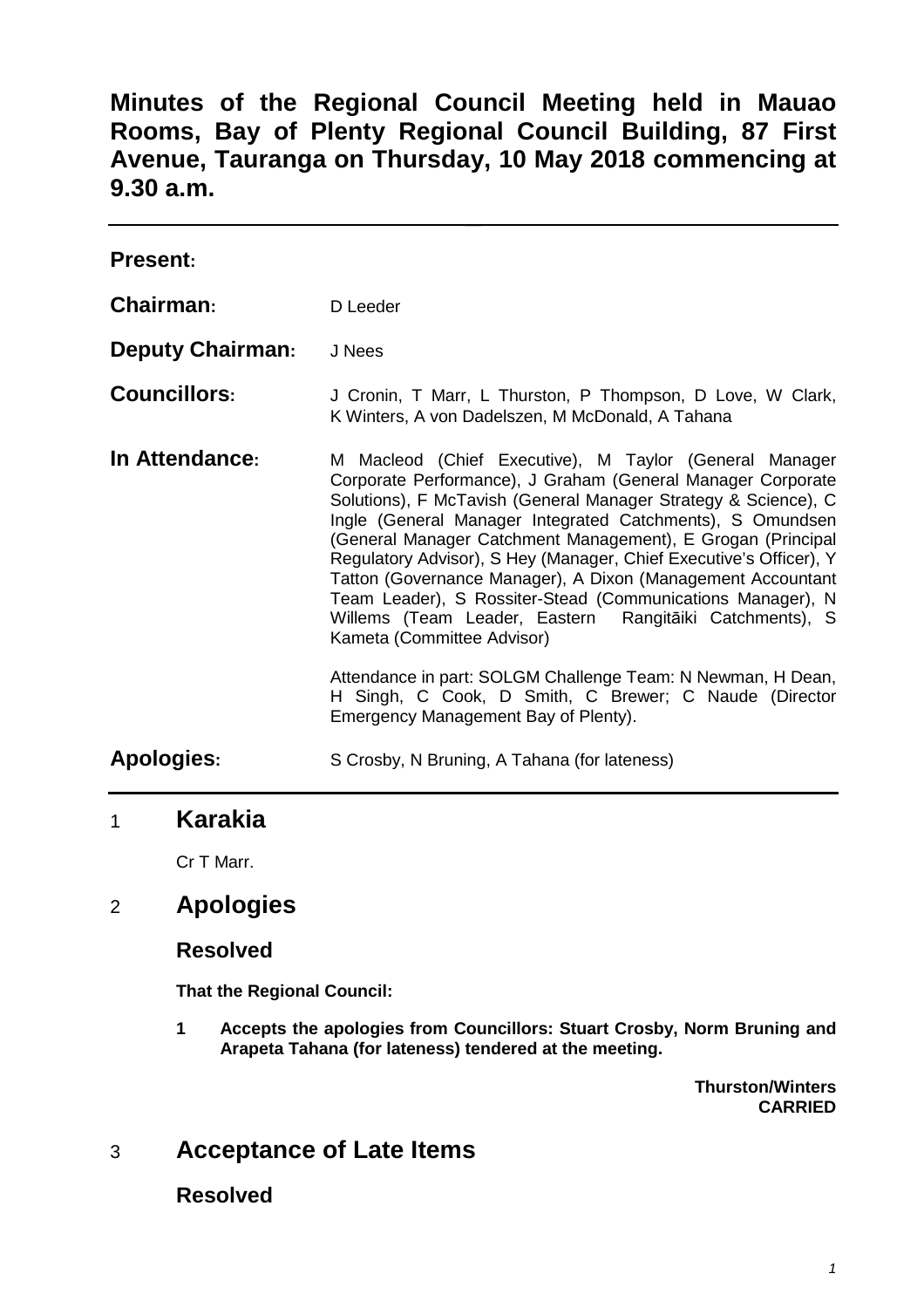That pursuant to section 46A of the Local Government Official Information and Meetings Act 1987 the following items be considered at this meeting.

### **1) Public Excluded Agenda Item 13.10, Chief Executive Officer Recruitment (refer Tabled Item 1)**

The reason why the item was late is because the information was not available at the time the agenda was published. The reason the item cannot wait until the next meeting of Council on 29 June 2018 is due to employment related matters.

### **Winters/Leeder CARRIED**

# 4 **General Business**

The following matter was raised for discussion under General Business:

1) Public Excluded Audit and Risk matter

# 5 **Order of Business**

With the leave of Council, the Chairman advised that some reordering of items would be required to accommodate the arrival of the external presenter of Public Excluded Agenda Item 13.4 'Tauranga Tertiary Campus Update' at 11:00 am and the early departure of the Chairman at 2:00 pm. Furthermore, he noted that the timing of Agenda Item 12.6 'Rotorua April 2017 Flood Event' would be dependent on the timing of the matter being considered by Rotorua Lakes Council meeting which was currently taking place the same day.

# 6 **Confidential Business to be transferred into open**

Nil

# 7 **Declaration of conflicts of interest**

Deputy Chair Jane Nees and Councillor Lyall Thurston declared an interest in relation to Agenda Item 13.9 'Quayside Holdings Limited – Director Appointment Process'.

After further discussion and consideration Councillor Thurston withdrew his declaration of conflict of interest.

# 8 **Previous Minutes**

### 8.1 **Regional Council Minutes - 29 March 2018**

### **Resolved**

**That the Regional Council:** 

**1 Confirms the Regional Council Minutes of 29 March 2018, as a true and correct record.** 

> **Winters/Love CARRIED**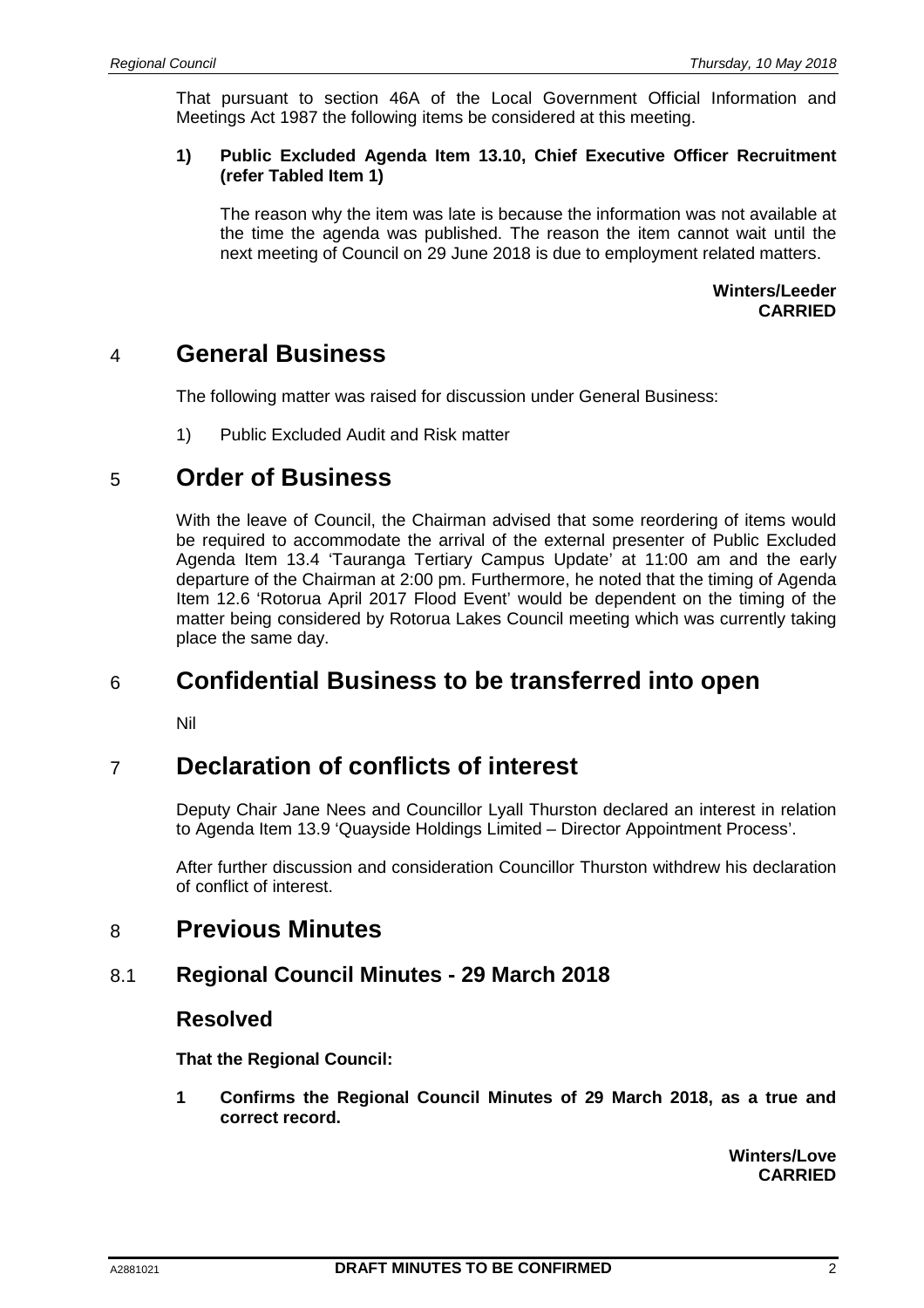## 8.2 **Rangitāiki River Forum Minutes - 16 March 2018**

### **Resolved**

**That the Regional Council:** 

**1 Receives the Rangitāiki River Forum Minutes of 16 March 2018.** 

**Clark/Winters CARRIED**

### 8.3 **Civil Defence Emergency Management Group Joint Committee Minutes - 23 March 2018**

### **Resolved**

**That the Regional Council:** 

**1 Receives the Civil Defence Emergency Management Group Joint Committee Minutes of 23 March 2018.** 

> **Love/Leeder CARRIED**

## 8.4 **Ōhiwa Harbour Implementation Forum Minutes - 19 March 2018**

### **Resolved**

**That the Regional Council:** 

**1 Receives the Ōhiwa Harbour Implementation Forum Minutes of 19 March 2018.** 

> **Marr/Clark CARRIED**

## 8.5 **SmartGrowth Leadership Group Minutes - 21 March 2018**

### **Correction**

Page 59 of the agenda – Councillor Andrew von Dadelszen advised his attendance at the SmartGrowth Leadership Group Meeting on 21 March 2018, in Chairman Leeder's absence, had been omitted.

## **Resolved**

**That the Regional Council:** 

**1 Receives the SmartGrowth Leadership Group Minutes of 21 March 2018, noting the foregoing correction to be made.** 

> **von Dadelszen/Thompson CARRIED**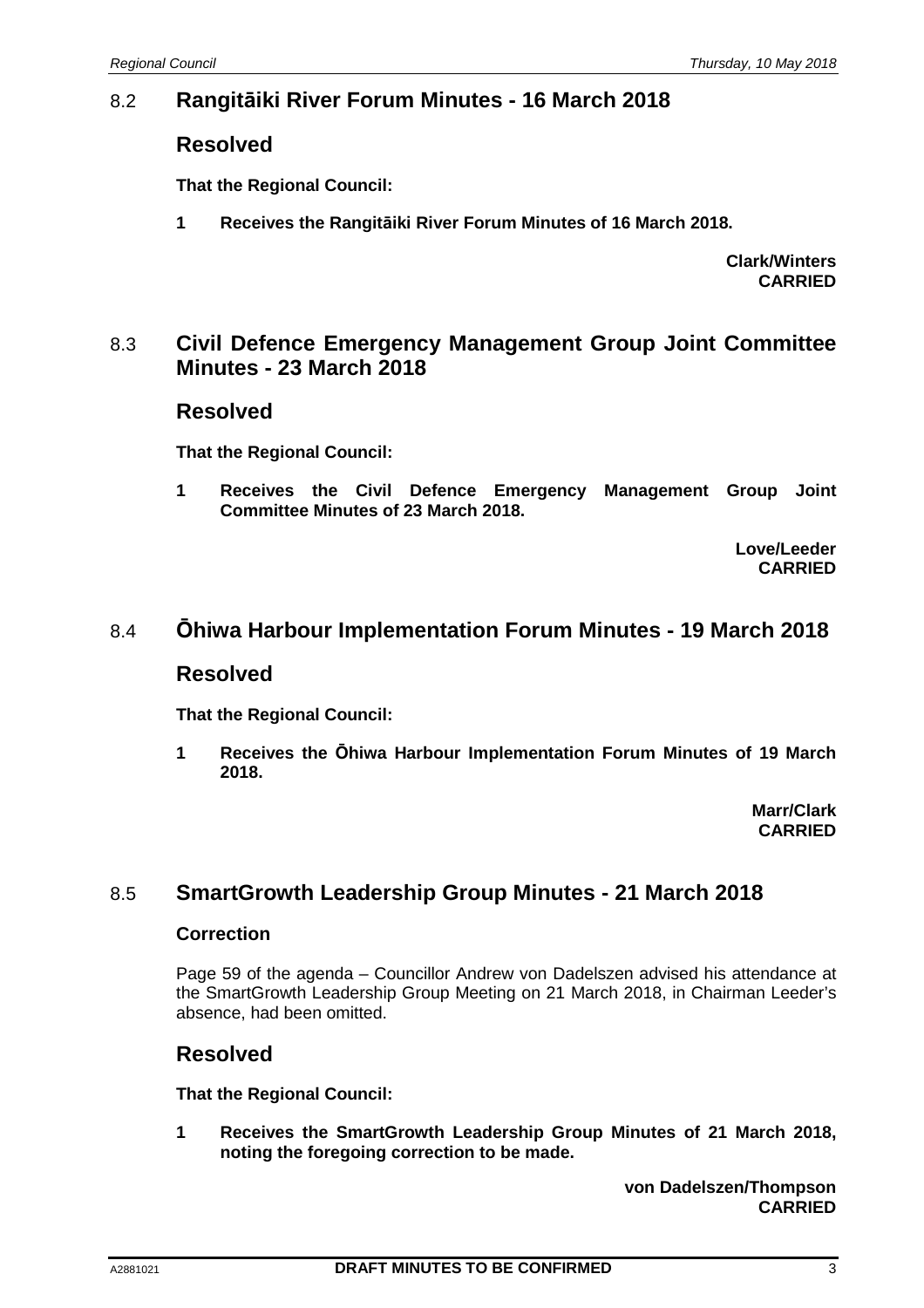## 8.6 **Eastern Bay of Plenty Joint Committee Minutes - 28 March 2018**

### **Resolved**

**That the Regional Council:** 

**1 Receives the Eastern Bay of Plenty Joint Committee Minutes of 28 March 2018.** 

> **Clark/Leeder CARRIED**

# 9 **Presentation**

### 9.1 **Australian Management Challenge**

Refer PowerPoint Presentation and Video Clip (A2866996).

Chief Executive Mary-Anne Macleod introduced Council's Australian Management Challenge team, 'Puffer Fish & Pineapples' members: Nic Newman, Hamish Dean, Harry Singh, Catherine Cook, Daniel Smith and Chris Brewer. Challenge Team Leader Emma Purnell who was unable to attend was acknowledged. Council was informed that the organisation had participated in the SOLGM annual challenge for 4-5 years and that the organisation was very proud of the team's participation and success.

Team members provided background on the competition format. A video was played, which they had created as a pre-challenge task following feedback from the Leadership Team and community on their views of some key challenges that Council could face in the future. The video focused on using digital technology and developing ideas to improve public engagement and contributions to assist Council to meet changing environmental needs and community expectations, focusing on three key issues: climate change, digital voting and incorporating citizen science and real-time data.

### **Attendance**

Cr Tahana **entered** the meeting at 9:43 am.

As the winning team, they would represent New Zealand at the Australasian Management finals on 20-24 August 2018. The accompanying report to the video could be made available for information.

Council commended the team for their success and exemplary efforts and wished them well for the forthcoming competition.

## **Resolved**

**That the Regional Council:** 

**1 Receives the Australian Management Challenge presentation.** 

**Leeder/Nees CARRIED** 

# 10 **Chairman's Report**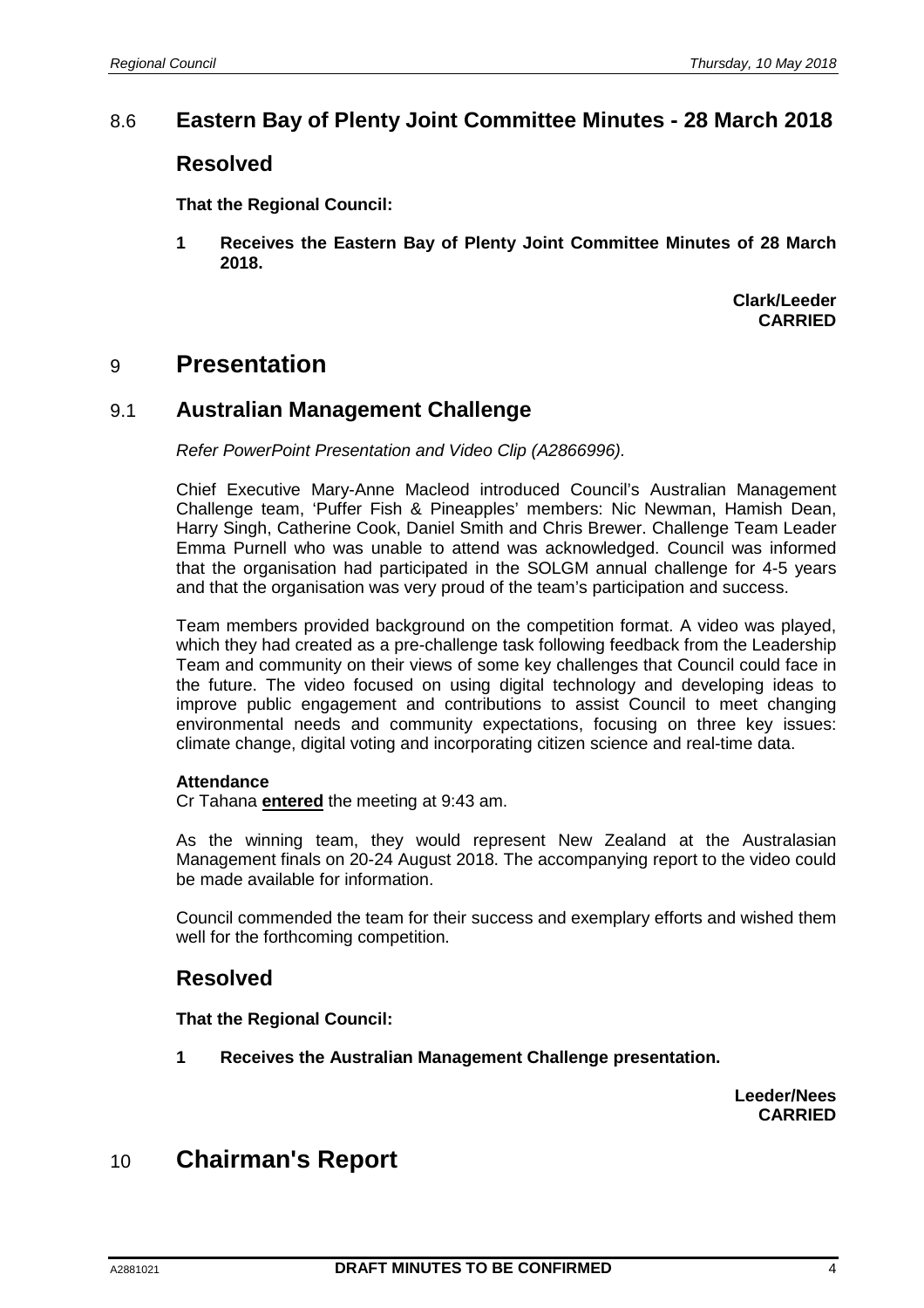The report updated Council on the Chairman's activities and highlighted matters of potential interest.

Clarification was provided on the following matters:

- Lack of clarity and certainty on what projects could access the Provisional Growth Fund, requiring further questions to be raised and considered by Central Government. It was confirmed that roading projects could access the Fund and that other projects of this type could be considered and incorporated into the Regional Land Transport Plan by the Regional Transport Committee at any point.
- The National Supply Chain Study was essentially a Port study with its membership and Terms of Reference were still to be developed and confirmed.
- In addition to the report, it was noted that the launch for the Scion Innovation Hub had been held on 30 April, with the Innovation Hub anticipated to be built in 2019.

### **Resolved**

**That the Regional Council:** 

**1 Receives the Chairman's Report.** 

**Leeder/Nees CARRIED** 

# 11 **Chief Executive's Reports**

### 11.1 **Representation Review Initial Proposal**

The report recommended to Council an initial representation proposal for community consultation.

Clarification was provided on the timeline for consultation and decision process. It was noted that Council could amend its initial proposal if submissions were received, which would be submitted to LGC to make a determination on whether to uphold it. It was clarified that local government reorganisation proposals were out of scope of the submission process and that staff were taking a watching brief on the current LGA Amendment Bill 2018.

## **Resolved**

**That the Regional Council:** 

- **1 Receives the report, Representation Review Initial Proposal;**
- **2 Determine that under section 19I of the Local Electoral Act 2001 the number of constituencies, the proposed names of each constituency and the number of members proposed to be elected by the electors of each constituency is to remain as status quo, being:**

### **General Constituencies**

 **Eastern Bay of Plenty 2 Elected Members**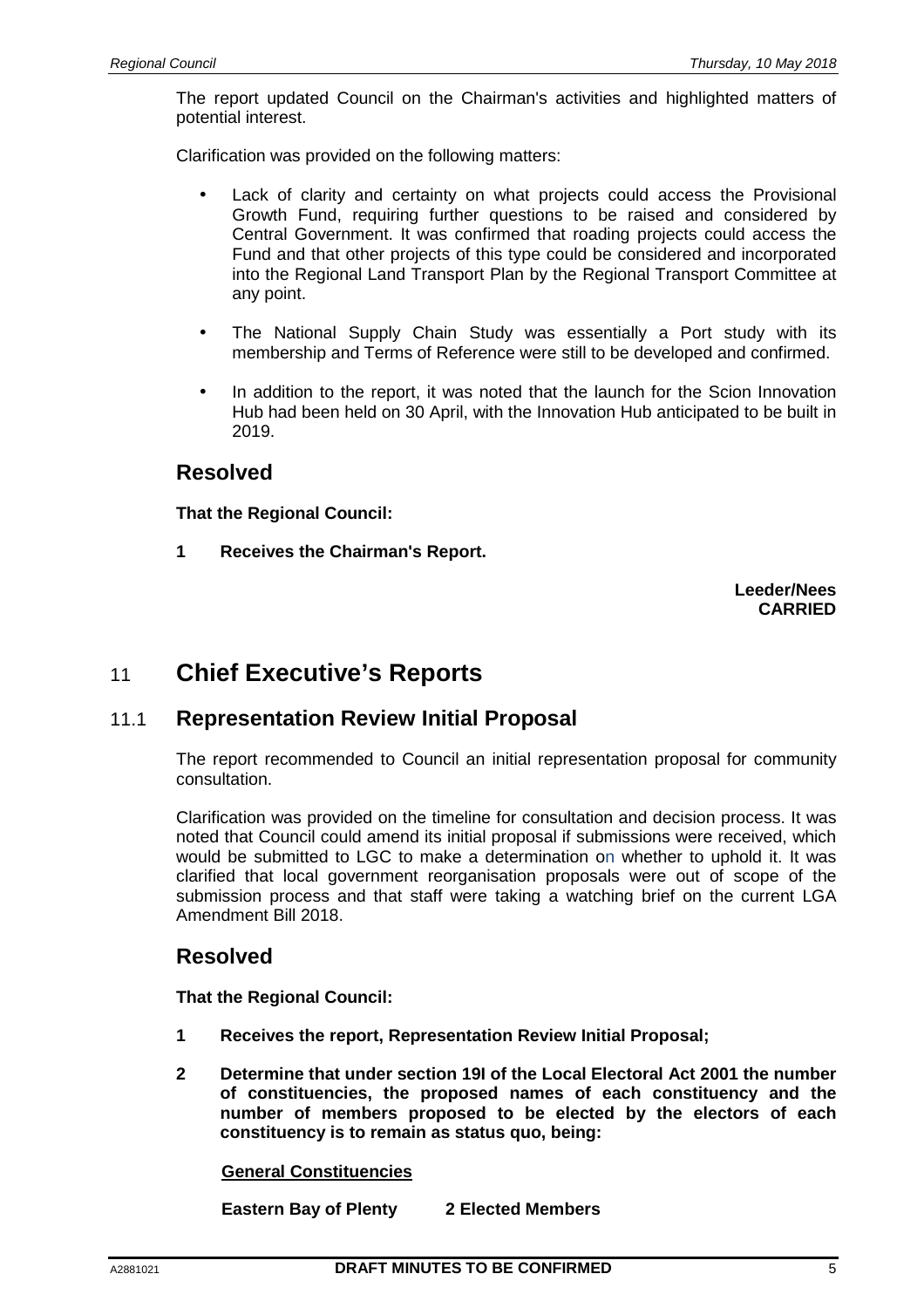| Rotorua                      | <b>2 Elected Members</b>  |
|------------------------------|---------------------------|
| Tauranga                     | <b>5 Elected Members</b>  |
| <b>Western Bay of Plenty</b> | <b>2 Elected Members</b>  |
| <b>Maori Constituencies</b>  |                           |
| Mauao                        | 1 Elected Member          |
| Kohi                         | 1 Elected Member          |
| Okurei                       | 1 Elected Member          |
| Total                        | <b>14 Elected Members</b> |

- **3 Under section 19U of the Local Electoral Act 2001 determines that:** 
	- **(a) the proposed number of boundaries of constituencies will provide effective representation of communities of interest within the region;**
	- **(b) the proposed constituency boundaries coincide with the boundaries of the current statistical meshblock areas determined by Statistics New Zealand and used for parliamentary electoral purposes;**
	- **(c) as far as is practicable, constituency boundaries coincide with the boundaries of 1 or more territorial authority districts.**
- **4 Under section 19V of the Local Electoral Act 2001 has determined that the number of members to be elected by the electors of the proposed constituencies will receive fair representation having regard to the population of each constituency in the region.**
- **5 Notes that the review is subject to the provisions of the Bay of Plenty Regional Council (Maori Constituency Empowering) Act 2001, and is therefore not required to consider section 19ZH or schedule 1A of the Local Electoral Act 2001 as part of its review.**
- **6 Notes that the Council's recommended representation option does not comply with section 19(V)(2) of the Local Electoral Act 2001 and therefore must be referred directly to the Local Government Commission for its determination.**

**Thompson/von Dadelszen CARRIED** 

## 11.2 **Remit to 2018 LGNZ AGM on Climate Change Investment Issues**

The report asked Council to consider supporting a remit from the Greater Wellington Regional Council to the LGNZ AGM. Council was advised that staff had not been able to analyse the remit further within the short timeframe required to respond back to Greater Wellington Regional Council.

Councillors considered there was insufficient information and analysis available to make a decision on the matter and it was suggested discussion regarding Council's own position on sustainable investments would be more appropriate in the first instance.

## **Resolved**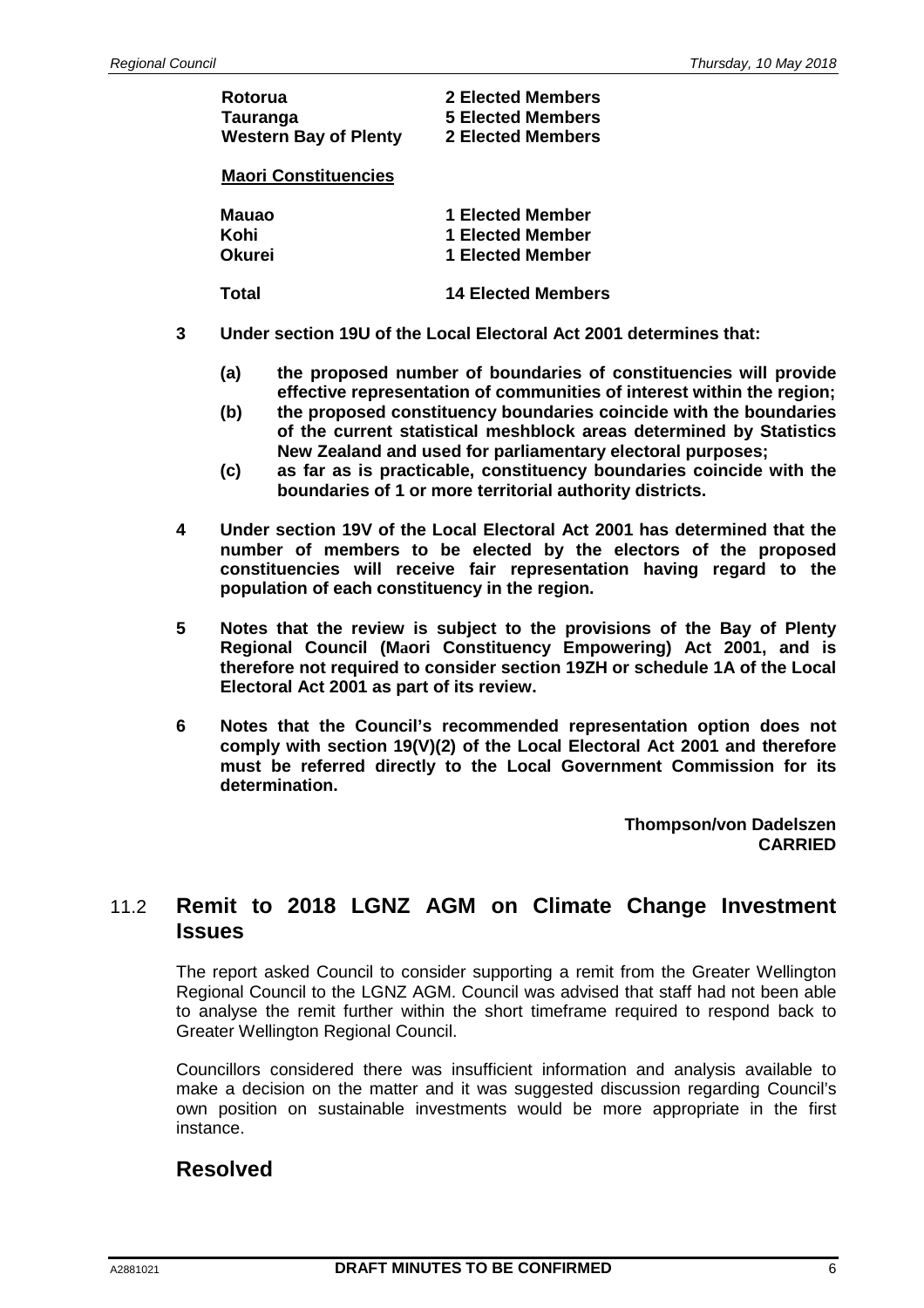**That the Regional Council:** 

- **1 Receives the report, Remit to 2018 LGNZ AGM on Climate Change Investment Issues;**
- **2 Declines to support the Greater Wellington Regional Council's remit to the 2018 Local Government New Zealand AGM on Climate Change Investment Issues.**

**Thompson/Cronin CARRIED** 

## 11.3 **Appointment of Electoral Officer**

The report sought approval to seek expressions of interest for an independent electoral officer and for an interim electoral officer to be appointed.

### **Resolved**

**That the Regional Council:** 

- **1 Receives the report, Appointment of Electoral Officer;**
- **2 Seek Expressions of Interest from electoral services providers for the role of Independent Electoral Officer for the Bay of Plenty Regional Council.**
- **3 Appoints Yvonne Tatton as the Bay of Plenty Regional Council Electoral Officer in the interim.**

**Thompson/von Dadelszen CARRIED** 

### 11.4 **Whakatane and Ōhope Sites Environmental Programme project**

The report recommended Council delegate authority to the Chief Executive to approve and sign the Ōhope and Whakatane Sites Environmental Programme.

Councillors commended the programme initiative. Replicating the programme in other catchments was queried. General Manager Catchments Management Sarah Omundsen and Team Leader Eastern & Rangitāiki Catchments Nancy Willems advised this would be dependent on substantial buy-in of volunteers and partners, as the programme was heavily reliant on and driven by volunteers, partner collaboration and apportioning of costs.

### **Resolved**

**That the Regional Council:** 

- **1 Receives the report, Whakatane and Ōhope Sites Environmental Programme project;**
- **2 Delegate authority to the Chief Executive to sign the Whakatane and Ōhope Sites environmental programme for the Regional Council.**

**Thompson/Marr CARRIED**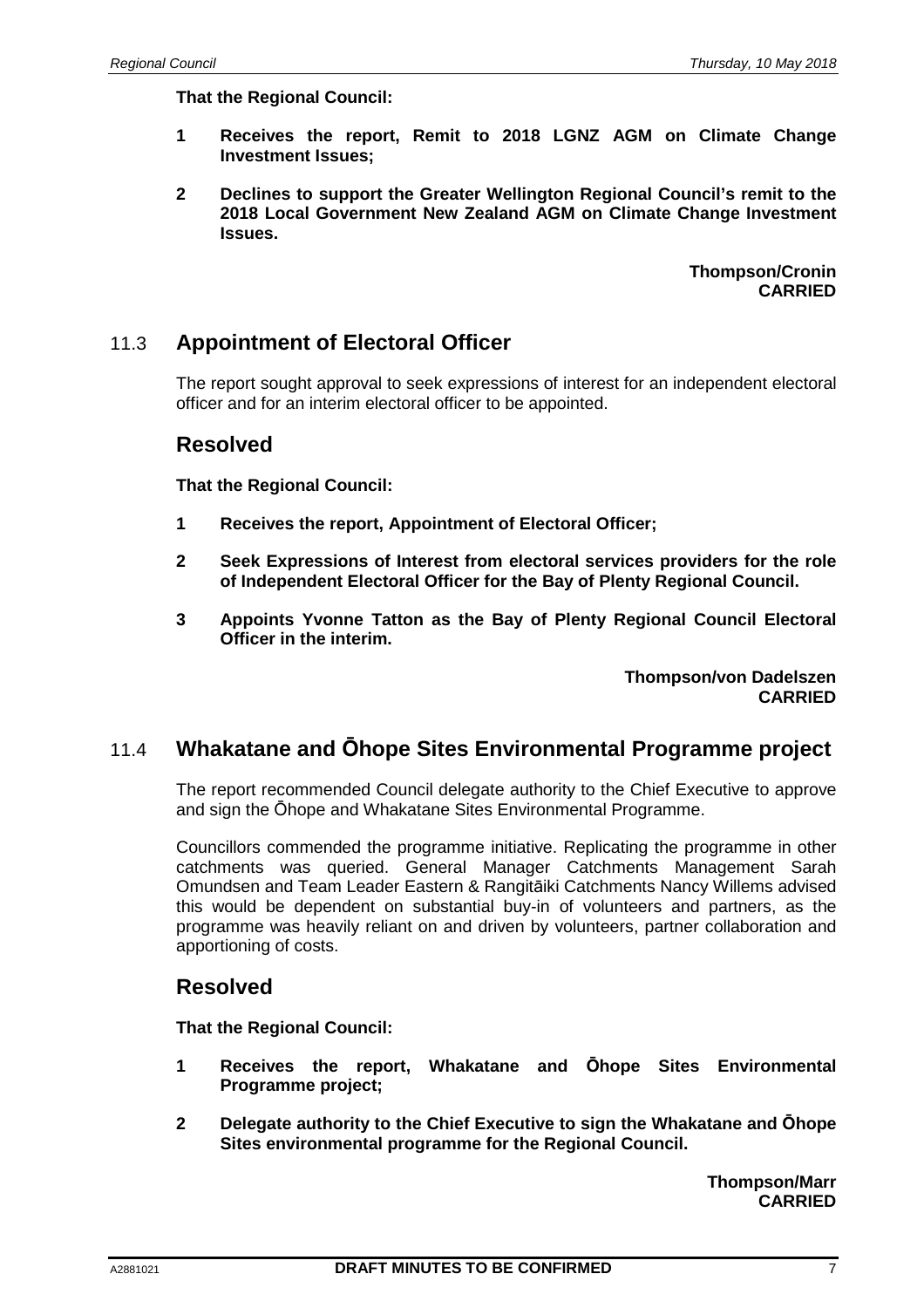# 11.5 **Health, Safety and People Report**

The report updated Council on occupational health and safety and employment matters.

More in depth qualitative information was requested on staff satisfaction, culture, health and wellbeing, state of employment, including personal grievance trends. The Chief Executive advised the matter would be referred to the People & Capability Manager and incoming Chief Executive to consider. She noted further that the Workwell programme that had been implemented was run by staff volunteers and had attained gold accreditation and was a key platform for the organisation's culture.

In response to other questions, members were advised:

- Health and safety monitoring and reporting for contractors was in progress.
- Recent near miss events related to frontline staff during recent confrontations at two Council meetings, which had led to procedural changes. Councillors were advised to seek support if similar situations arose where they felt threatened or in put in danger.

### **Resolved**

**That the Regional Council:** 

**1 Receives the report, Health, Safety and People Report.** 

**Leeder/Thompson CARRIED** 

# **Order of Business**

With the leave of Council, the Chairman advised that Agenda Item 12.6, 'Rotorua April 2017 Flood Event' would be deferred until later in the agenda when the required information on the item would become available.

# 12 **Public Excluded Section**

## **Resolution to exclude the public**

**THAT the public be excluded from the following parts of the proceedings of this meeting.** 

**The general subject of each matter to be considered while the public is excluded, the reason for passing this resolution in relation to each matter, and the specific grounds under section 48(1) of the Local Government Official Information and Meetings Act 1987 for the passing of this resolution are as follows:** 

| <b>General Subject of Matter to</b><br>be Considered                                                     | Reason for passing this<br>resolution in relation to this<br>matter | <b>Grounds under Section</b><br>48(1) LGOIMA 1987 for<br>passing this resolution |
|----------------------------------------------------------------------------------------------------------|---------------------------------------------------------------------|----------------------------------------------------------------------------------|
| <b>13.1 Public Excluded</b><br><b>Extraordinary Regional</b><br><b>Council minutes - 7 March</b><br>2018 | To protect the privacy of<br>natural persons.                       | Good reason for<br>withholding exists under<br>Section 48(1)(a).                 |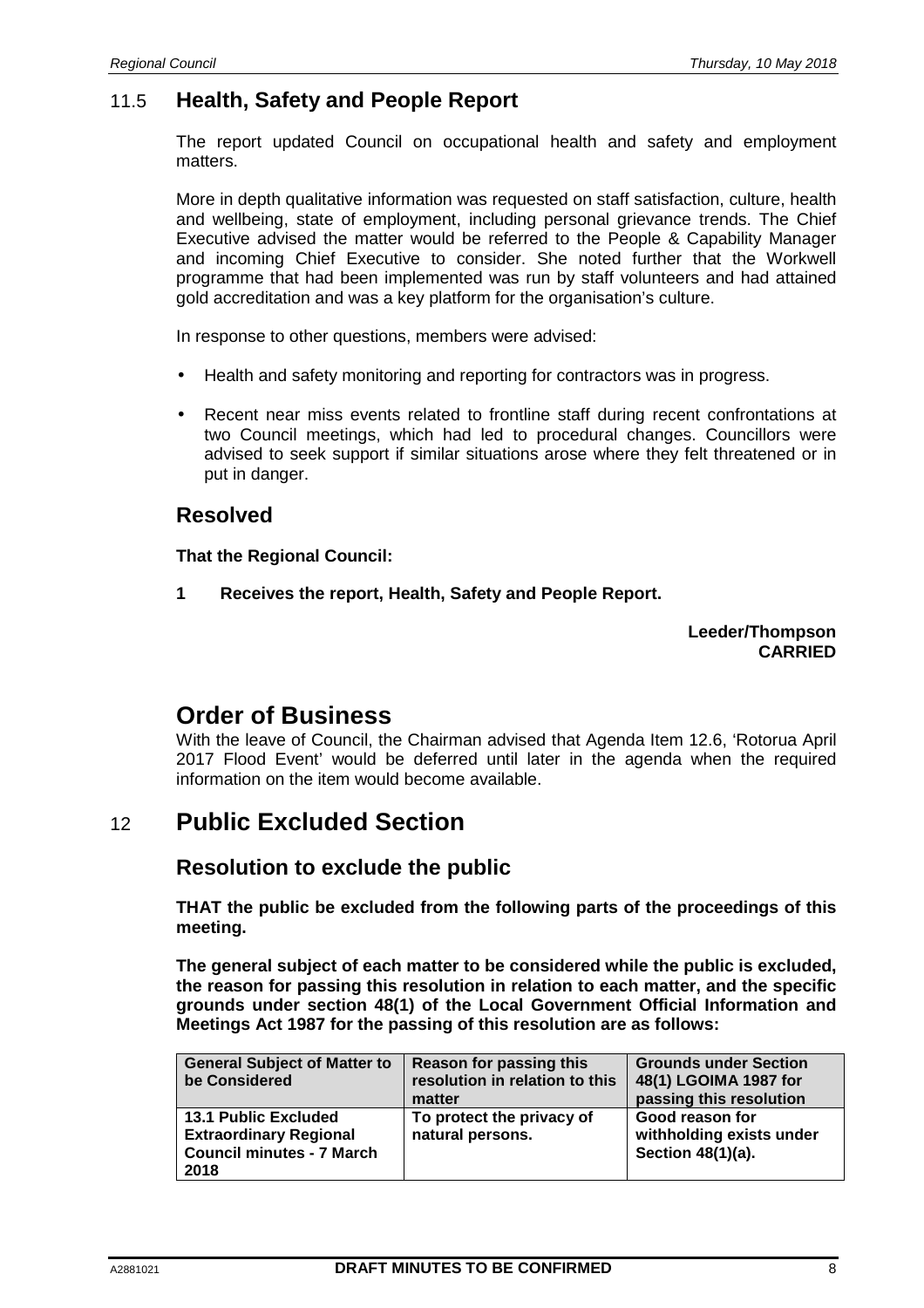| <b>13.2 Public Excluded</b><br><b>Regional Council Minutes -</b><br>29 March 2018 | Please refer to the relevant<br>clause in the open meeting<br>minutes.                          | Good reason for<br>withholding exists under<br>Section 48(1)(a). |
|-----------------------------------------------------------------------------------|-------------------------------------------------------------------------------------------------|------------------------------------------------------------------|
| <b>13.3 Public Excluded</b><br>Rangitāiki River Forum<br>Minutes - 16 March 2018  | Please refer to the relevant<br>clause in the open meeting<br>minutes.                          | Good reason for<br>withholding exists under<br>Section 48(1)(a). |
| 13.4 Tauranga Tertiary<br><b>Campus Update</b>                                    | To carry out commercial<br>activities                                                           | Good reason for<br>withholding exists under<br>Section 48(1)(a). |
| 13.9 Quayside Holdings<br><b>Limited - Director</b><br><b>Appointment Process</b> | To protect the privacy of<br>natural persons, including<br>that of deceased natural<br>persons. | Good reason for<br>withholding exists under<br>Section 48(1)(a). |
| Late Item $13.10 -$ Chief<br><b>Executive Officer</b><br><b>Recruitment</b>       | To protect the privacy of<br>natural persons, including<br>that of deceased natural<br>persons. | Good reason for<br>withholding exists under<br>Section 48(1)(a). |

#### **Leeder/Thompson CARRIED**

# **Order of Business**

It is noted that Public Excluded items 13.9 and 13.10 were brought forward and considered before other items to accommodate external presenters and the early departure of the Chairman.

Advice was received that information in regard to Agenda item 12.6 had just come to hand and that this item would be taken next.

## 12.1 **Rotorua April 2017 Flood Event**

Refer Tabled Item 1 and Presentation Map (A2873992, A2874014).

General Manager Integrated Catchments Chris Ingle and Director Emergency Management Bay of Plenty Clinton Naude gave a report on the severe rain event that occurred in the Rotorua District on Sunday 29 April 2018 (refer Tabled Item 1), with the following advice provided:

- 1) Regarding the severe flooding impact to the Ngongotaha community, stream inspections and works were being carried out to ensure flood carrying capacity of streams, in case of further rainfall events.
- 2) A helicopter flyover of the stream following the event confirmed there was no evidence of a debris dam forming and failing that may have caused or contributed to the flooding.
- 3) Council has a clear responsibility to manage flood protection assets where flood protection schemes were in place however, it has no legal responsibility to monitor streamside vegetation or debris in non-scheme waterways, where it generally relies on adjacent landowners to advise of any in-stream detritus. It is the landowner's responsibility to remove their vegetation that enters the stream, though Council may provide assistance in some cases. The Chief Executive advised that some information and guidance to clarify river and stream management responsibilities with the public would be helpful.
- 4) Rotorua Lakes Council (RLC) staff were advised prior to the affected sub-division being granted that the sub-division was in a 100-year flood plain and was at risk of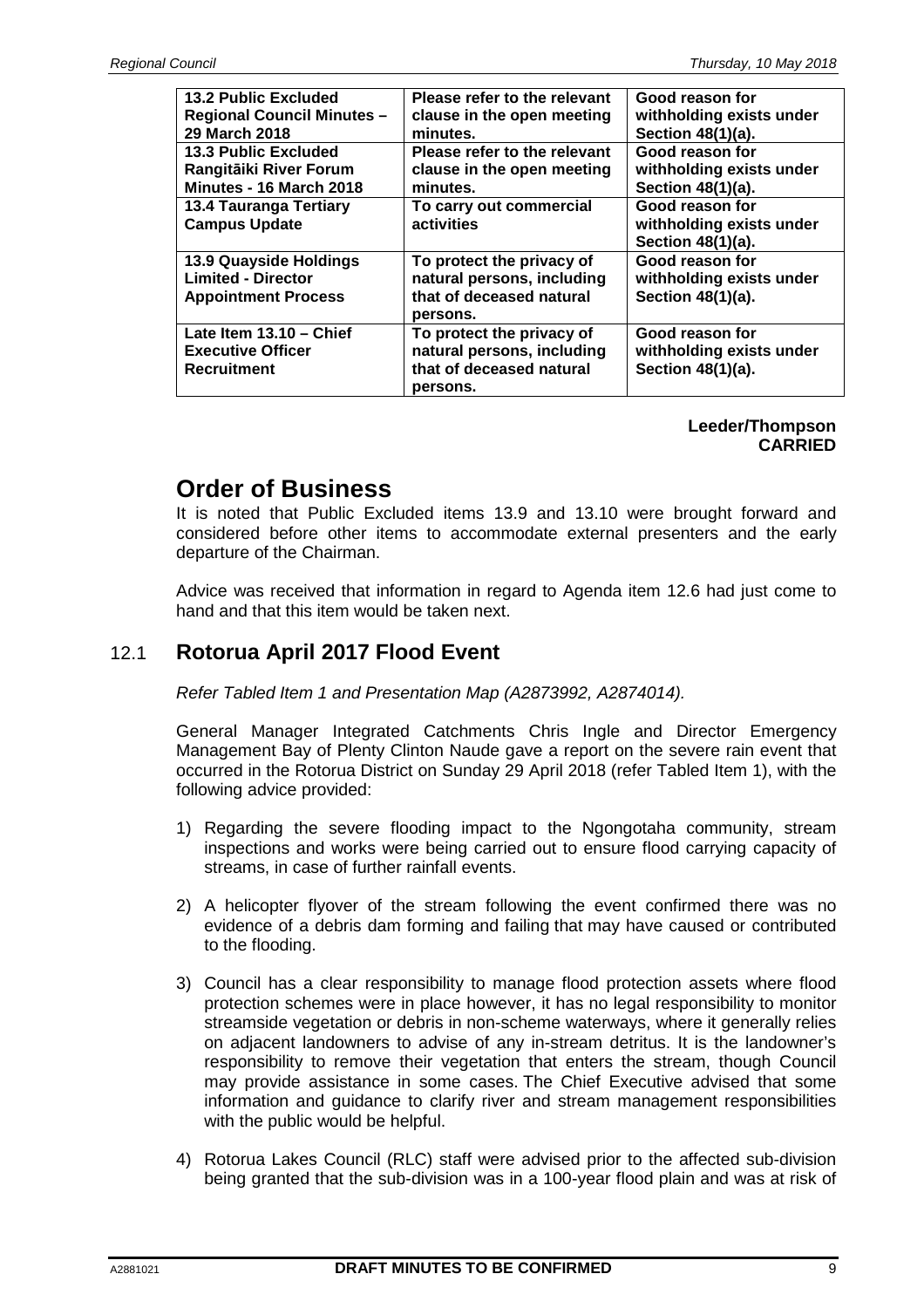flooding. Since then, the Regional Policy Statement included stronger provisions on natural hazard risk.

- 5) Regarding Emergency Management Bay of Plenty's (EMBOP) response, the severe rain event was monitored by the flood manager and duty controller. The event escalated on Sunday when a State of Emergency (SOE) was declared in Rotorua, after Fire and Emergency New Zealand began evacuating people from their homes. Under legislative protocols, local controllers managed the response. Support was offered by EMBOP, but was declined at that stage. Support was repeatedly offered until support was eventually requested on Tuesday 1 May, via the Ministry of Civil Defence and Emergency Management. The current status was that the response had been scaled back and was moving into recovery phase, with Council's Catchment and Rivers & Drainage staff support still occurring and EMBOP still providing support at the Emergency Operations Centre.
- 6) In terms of the CDEM model, Rotorua Lakes Council had opted to deliver local emergency functions themselves.
- 7) Chief Executive Mary-Anne Macleod advised Council that verbal advice had been received from Rotorua Lakes Council (RLC) advising that RLC had met and agreed to: Setup a Mayoral Fund and donate approximately \$13,000 to that fund; Seek consideration from the Regional Council of a proposal to establish a Panel to understand what happened and how the risk may be prevented or minimised in the future, comprising a review of matters such as stormwater and catchment management, with a recommendation in regard to Panel membership.

Ms Macleod asked Council to consider making a donation to the Mayoral Fund and advised that discussion had taken place between both Council Chief Executives prior to the RLC meeting regarding the scope of the review and membership of the panel.

Council sought further advice that required those discussions to be considered with the public excluded.

# 13 **Public Excluded Section**

## **Resolution to exclude the public**

**THAT the public be excluded from the following parts of the proceedings of this meeting.** 

**The general subject of each matter to be considered while the public is excluded, the reason for passing this resolution in relation to each matter, and the specific grounds under section 48(1) of the Local Government Official Information and Meetings Act 1987 for the passing of this resolution are as follows:** 

| <b>General Subject of Matter to</b><br>be Considered                                | Reason for passing this<br>resolution in relation to this<br>matter | <b>Grounds under Section</b><br>48(1) LGOIMA 1987 for<br>passing this resolution |
|-------------------------------------------------------------------------------------|---------------------------------------------------------------------|----------------------------------------------------------------------------------|
| 12.6 Rotorua April 2018<br><b>Flood Event (discussion in</b><br>part)               | To maintain legal<br>professional privilege.                        | Good reason for<br>withholding exists under<br>Section 48(1)(a).                 |
| 13.5 Awatarariki Indicative<br><b>Business Case and related</b><br>planning matters | To carry out commercial<br>and industrial negotiations.             | Good reason for<br>withholding exists under<br>Section 48(1)(a).                 |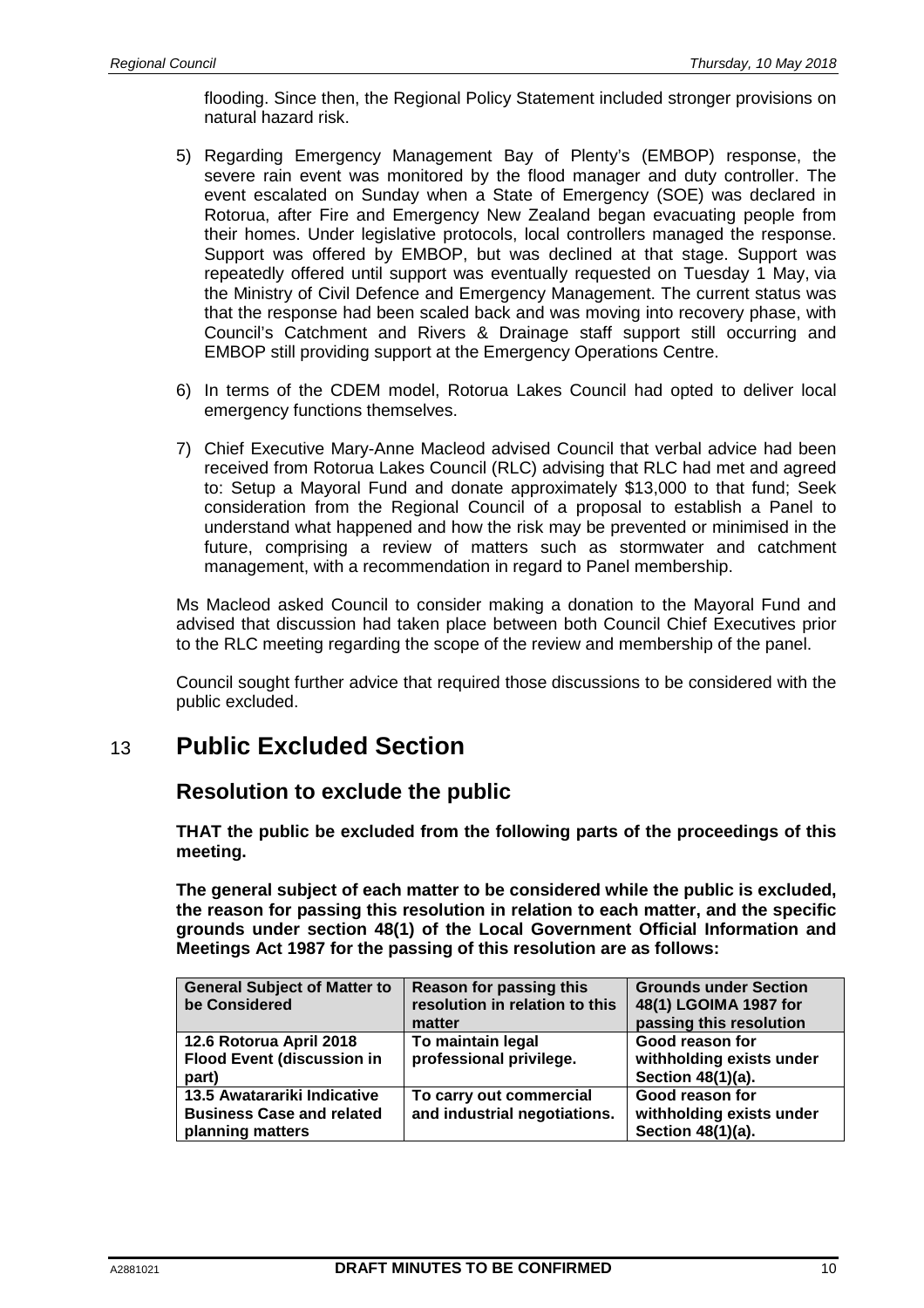| 13.6 Rangitaiki Wetland<br><b>Restoration Project - Award</b><br>contract Project<br><b>Management and</b><br><b>Operations Coordination</b> | To carry out commercial<br>and industrial negotiations. | Good reason for<br>withholding exists under<br>Section 48(1)(a). |
|----------------------------------------------------------------------------------------------------------------------------------------------|---------------------------------------------------------|------------------------------------------------------------------|
| 13.7 Rotorua Office<br>Accommodation                                                                                                         | To carry out commercial<br>and industrial negotiations. | Good reason for<br>withholding exists under<br>Section 48(1)(a). |
| <b>13.8 Regional Property</b><br>Update                                                                                                      | To prevent improper gain or<br>advantage.               | Good reason for<br>withholding exists under<br>Section 48(1)(a). |
| <b>General Business - Public</b><br><b>Excluded Audit and Risk</b><br><b>Matter</b>                                                          | To protect the commercial<br>position of an individual. | Good reason for<br>withholding exists under<br>Section 48(1)(a). |

#### **Thurston/Winters CARRIED**

# 14 **Confidential Business transferred into open**

The restatement confirms the resolutions transferred into the open section of the minutes for the following items.

### 14.1 **Chief Executive Officer Recruitment**

### **Resolved**

**That the Regional Council:** 

**1 In accordance with Section 42 and clauses 33 and 34 of Schedule 7 of the Local Government Act 2002, approves an offer of employment for a five year term as the Chief Executive of the Bay of Plenty Regional Council, be made to Fiona McTavish, commencing 30 June 2018.** 

### 14.2 **Rotorua April 2018 Flood Event**

### **Resolved**

**That the Regional Council:** 

- **1 Receives the report, Rotorua April 2018 Flood Event.**
- **3 Requests the Chief Executive to scope a policy regarding providing relief from natural hazard events to communities.**

**von Dadelszen/Thompson CARRIED** 

**4 Approves the establishment of an independent (suitably qualified) advisory panel to understand the circumstances and contributing factors which led to the Ngongotaha flood event of 29 April 2018 and to make recommendations to the Rotorua Lakes Council and Bay of Plenty Regional Council on measures, which may prevent or minimise the risk and effects of future flood events.**